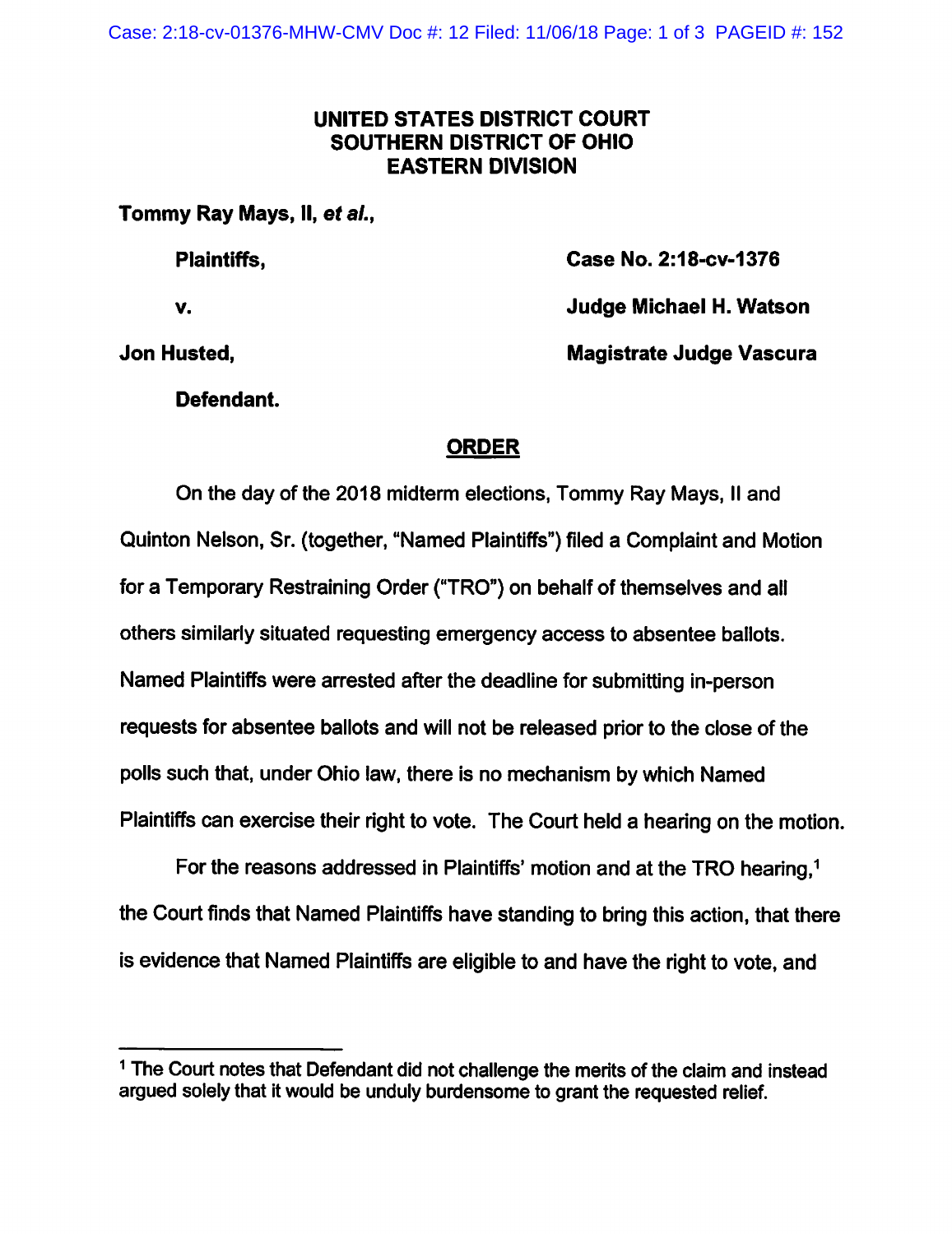that there is evidence that Named Plaintiffs have no mechanism by which to cast their vote. Accordingly, the Court finds that Named Plaintiffs are likely to succeed on the merits of their claim. The risk of irreparable harm is great, as failure to grant the requested relief would amount to the denial of Named Plaintiffs' right to vote. Further, the burden on the State to provide ballots to these two individuals is minimal.

Accordingly, the Court GRANTS the requested relief as it relates to Named Plaintiffs. The Court ORDERS the following:

- Defendant shall immediately direct the Montgomery County Board of Elections ("BOE") to deliver an absentee ballot application and an absentee ballot, simultaneously, to each Named Plaintiff at the Montgomery County Jail prior to 5:30 p.m. on Tuesday, November 6, 2018;
- Defendant shall immediately direct the BOE representative(s) who deliver(s) the same to wait until both the applications and ballots are completed and to return the completed applications and ballots to the BOE before the close of the polls on Tuesday, November 6, 2018;
- Defendant shall present a copy of this Order to the Montgomery County Sheriff who shall coordinate with the BOE to effectuate this Court's Order:
- Defendant shall immediately direct the BOE to process the absentee ballot applications and absentee ballots identically to emergency absentee ballots supplied to voters under Ohio Revised Code § 3509.08(B).

The Court concludes that it would be impractical, if not logisticaliy

impossible, to grant any class-wide TRO relief this late on Election Day and

DENIES Named Plaintiffs any class-wide TRO relief.